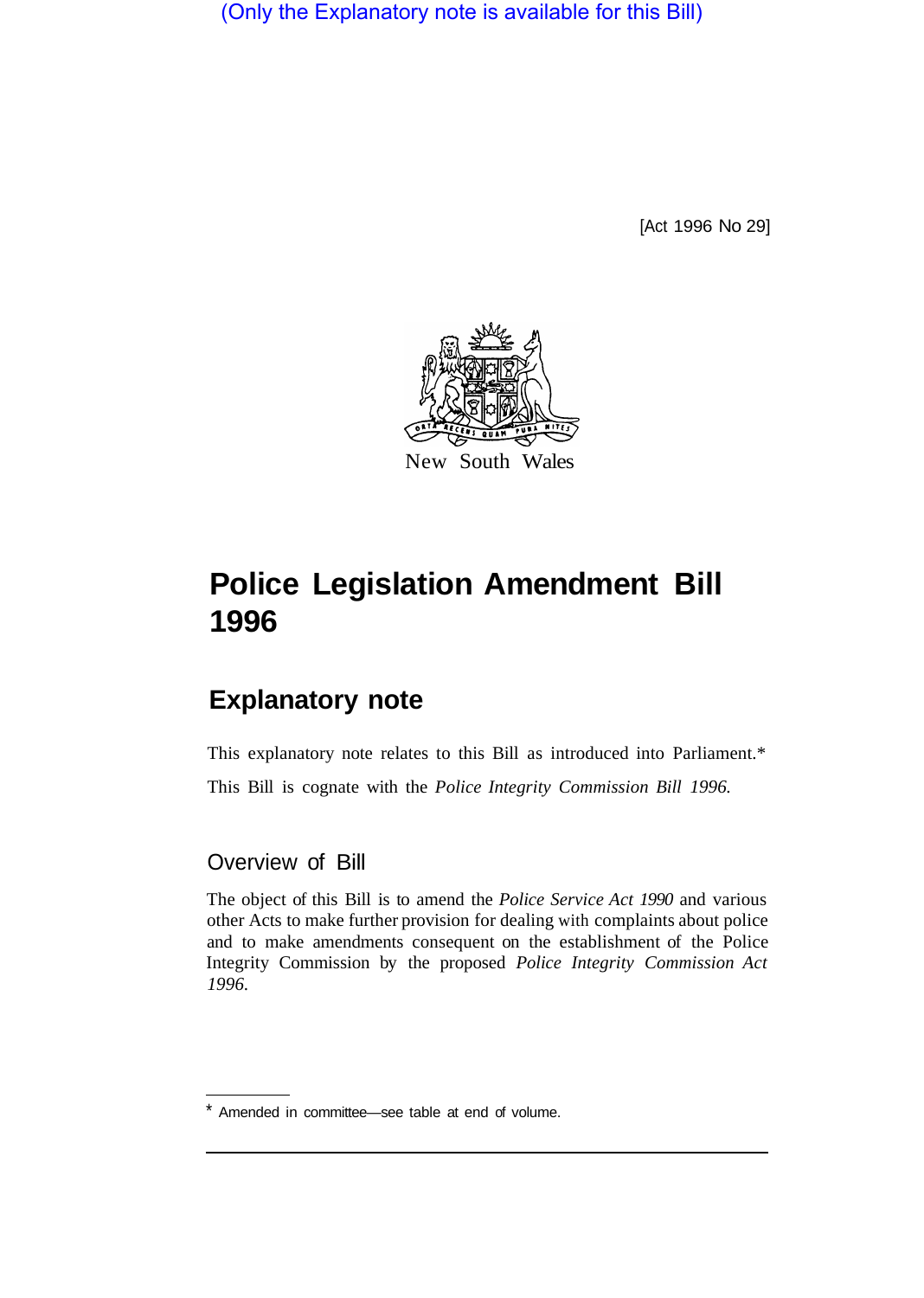Police Legislation Amendment Bill 1996 [Act 1996 No 29]

Explanatory note

### Outline of provisions

**Clause 1** sets out the name (also called the short title) of the proposed Act.

**Clause 2** provides for the commencement of the proposed Act on a day or days to be appointed by proclamation.

**Clauses 3–8** are formal provisions giving effect to the Schedules of amendments.

#### **Schedule 1 Amendment of Police Service Act 1990**

**Schedule 1 [1]** and **[2]** insert definitions relating to the Police Integrity Commission.

**Schedule 1 [3]** repeals the existing Part 8A and inserts a new Part dealing with complaints about the conduct of police officers. The new Part 8A departs significantly from the provisions of the existing Part 8A. However, the section numbering of the Part has, as far as possible, been retained so as to follow the sequence of the existing Part.

Some of the features of the new Part 8A are as follows:

- Proposed section 121 sets out the nature of the conduct about which complaints can be made under the Part. This has been widened to include complaints about matters of administration.
- Proposed section 122A states that the Part will be subject to the proposed *Police Integrity Commission Act 1996,* as well as to the *Royal Commission (Police Service) Act 1994.* These Acts, together with the *Ombudsman Act 1974* and the *Police Service Act 1990* itself, provide the legislative scheme for police complaints.
- **e**  Division 7 provides for the establishment of a Complaints Information System. The system will make provision for the registration of all police complaints, subject only to matters being excluded for security or similar reasons. The Police Integrity Commission and the Ombudsman will have unrestricted access to the System.
- **e**  Complaints will be classified into four categories as follows:
	- Category 1 complaints, which will be as defined in section 67 of the proposed *Police Integrity Commission Act 1996,* and are intended to cover the more significant types of police corruption and misconduct.
	- Category 2 complaints, which will include complaints not covered in other categories.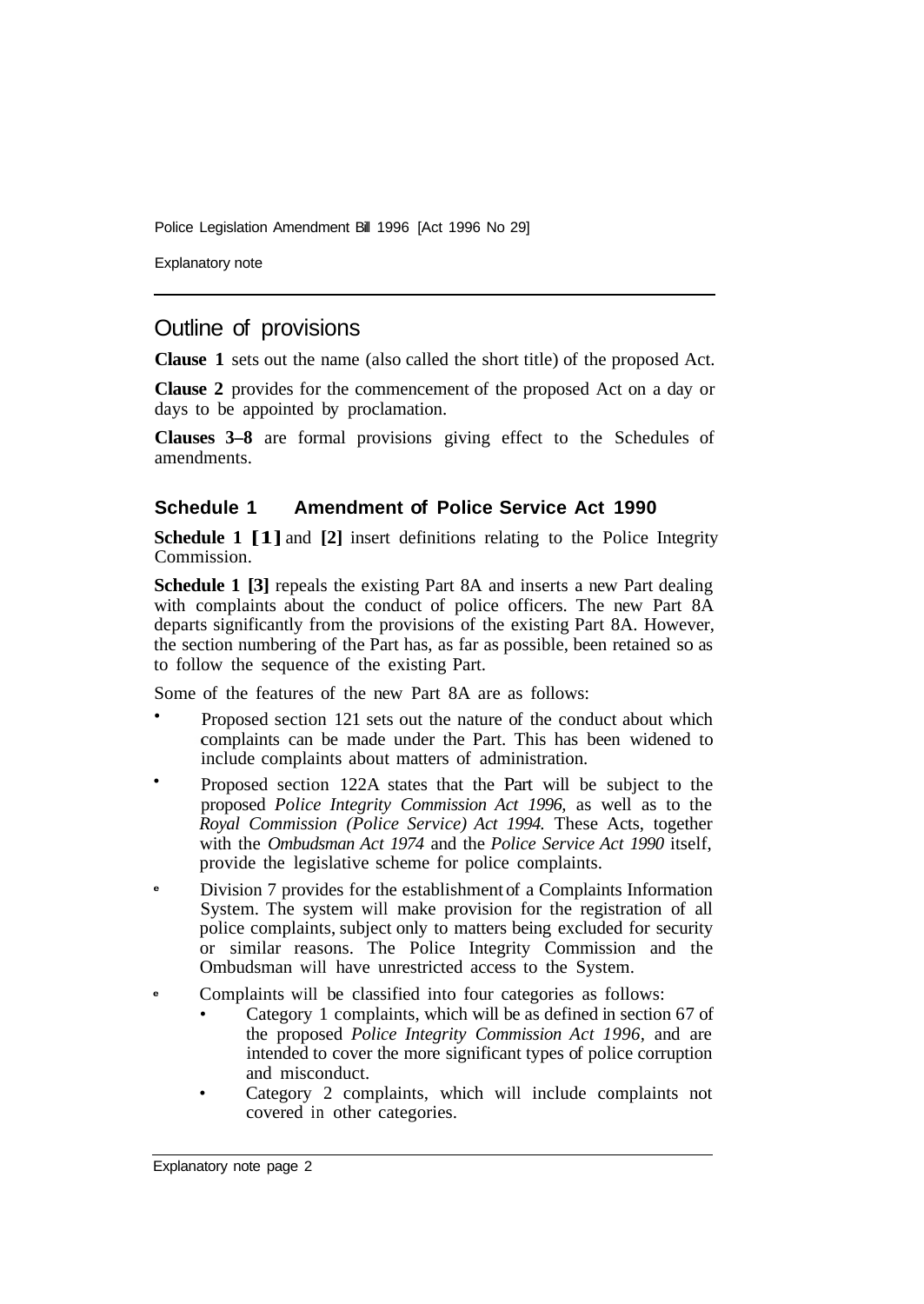Police Legislation Amendment Bill 1996 [Act 1996 No 29]

Explanatory note

- Category 3 complaints, which will cover complaints considered to be suitable for conciliation.
- Category 4 complaints, which will include complaints that are appropriate to be dealt with by managerial action.
- The general scheme for dealing with complaints is that Category 1 complaints will be investigated or managed by the Police Integrity Commission, while other categories will be dealt with by the police with oversight or audit by the Ombudsman. Some complaints will still be able to be dealt with by the Ombudsman.

The Police Integrity Commission will have authority to take over any complaint.

• Proposed section 172D allows the Ombudsman to initiate an investigation into police conduct on his or her own motion.

**Schedule 1 [3]** and **[4]** make consequential amendments.

**Schedule 1 [6], [7], [8]** and **[9]** extend the provisions that currently allow for the dismissal or acceptance of resignation of police officers on the basis of information arising out of the Royal Commission into the Police Service. These provisions will now be extended to information arising during the course of investigation by the Police Integrity Commission.

**Schedule 1 [10], [11]** and **[12]** increase the maximum penalties for bribery offences, in line with provisions in the proposed *Police Integrity Commission Act 1996,* and provide for the increased penalties to be imposed in proceedings on indictment.

**Schedule 1 [13]** enables regulations to be made in connection with the legislative scheme relating to police complaints.

#### **Schedule 2 Amendment of Confiscation of Proceeds of Crime Act 1989**

These amendments allow the Commissioner for the Police Integrity Commission to exercise functions under the Act.

#### **Schedule 3 Amendment of Independent Commission Against Corruption Act 1988**

The amendments to the Act generally adopt a number of provisions contained in the proposed *Police Integrity Commission Act 1996.*